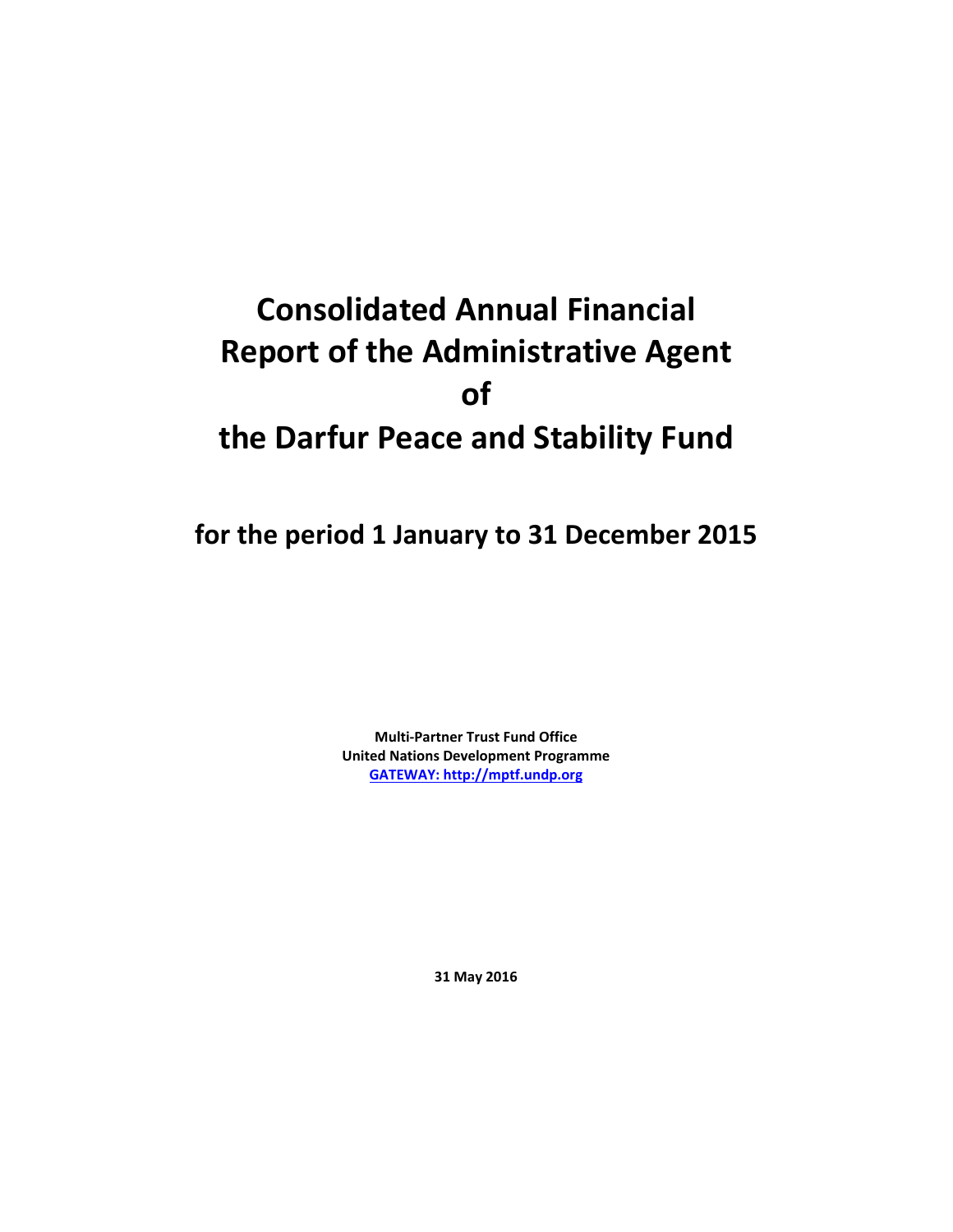# **PARTICIPATING ORGANIZATIONS CONTRIBUTORS**



Food and Agriculture Organization (FAO)



United Nations Development Programme (UNDP)



UN Centre for Human Settlement (UNHABITAT)



United Nations Children's Fund (UNICEF)





Netherlands



Norway



Swedish Int'l Development Cooperation



Switzerland



United Kingdom



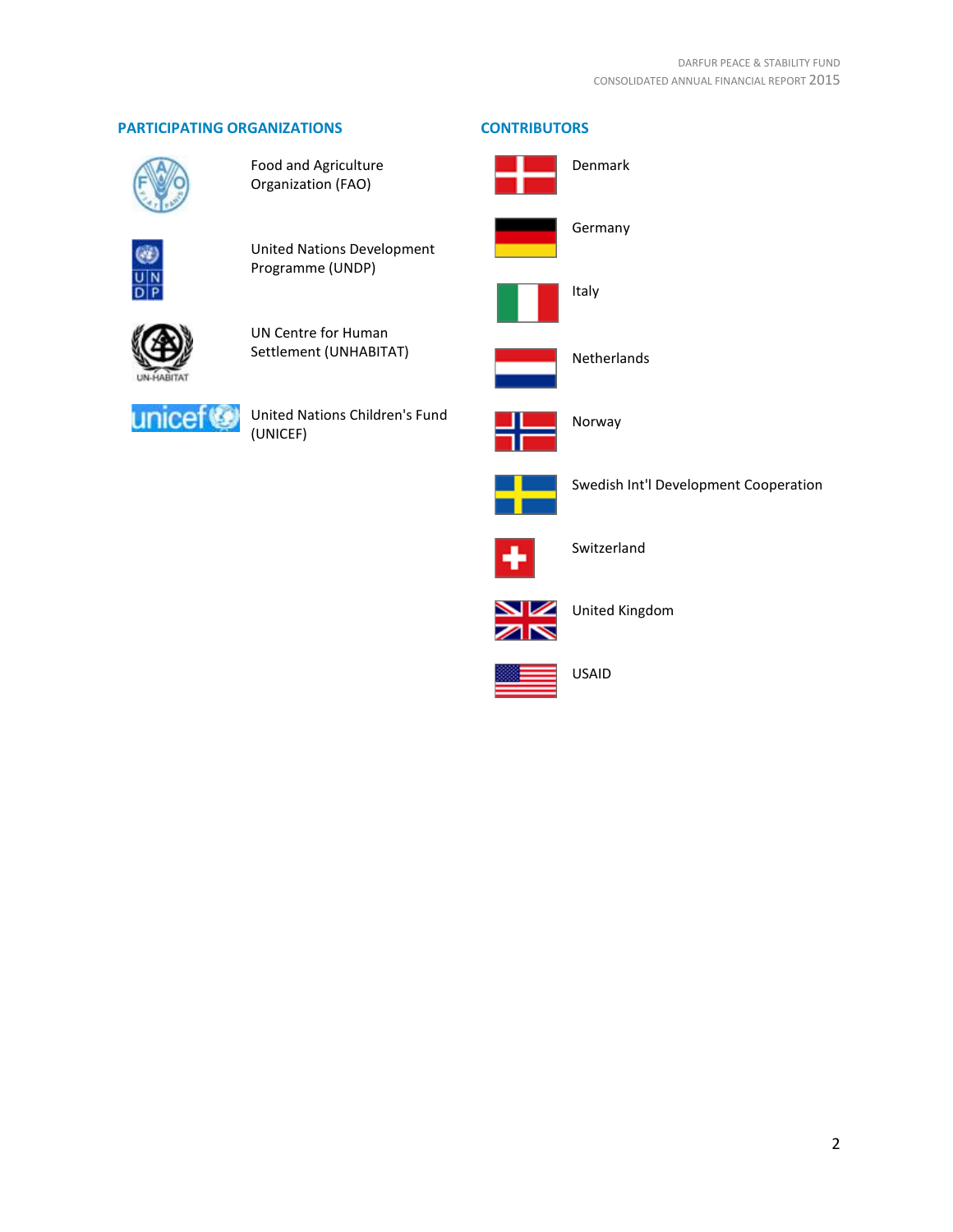#### **DEFINITIONS**

#### **Allocation**

Amount approved by the Steering Committee for a project/programme.

#### **Approved Project/Programme**

A project/programme including budget, etc., that is approved by the Steering Committee for fund allocation purposes.

#### **Contributor Commitment**

Amount(s) committed by a donor to a Fund in a signed Standard Administrative Arrangement with the UNDP Multi-Partner Trust Fund Office (MPTF Office), in its capacity as the Administrative Agent. A commitment may be paid or pending payment.

#### **Contributor Deposit**

Cash deposit received by the MPTF Office for the Fund from a contributor in accordance with a signed Standard Administrative Arrangement.

#### **Delivery Rate**

The percentage of funds that have been utilized, calculated by comparing expenditures reported by a Participating Organization against the 'net funded amount'.

#### **Indirect Support Costs**

A general cost that cannot be directly related to any particular programme or activity of the Participating Organizations. UNDG policy establishes a fixed indirect cost rate of 7% of programmable costs.

#### **Net Funded Amount**

Amount transferred to a Participating Organization less any refunds transferred back to the MPTF Office by a Participating Organization.

#### **Participating Organization**

A UN Organization or other inter-governmental Organization that is an implementing partner in a Fund, as represented by signing a Memorandum of Understanding (MOU) with the MPTF Office for a particular Fund.

## **Project Expenditure**

The sum of expenses and/or expenditure reported by all Participating Organizations for a Fund irrespective of which basis of accounting each Participating Organization follows for donor reporting.

#### **Project Financial Closure**

A project or programme is considered financially closed when all financial obligations of an operationally completed project or programme have been settled, and no further financial charges may be incurred.

#### **Project Operational Closure**

A project or programme is considered operationally closed when all programmatic activities for which Participating Organization(s) received funding have been completed.

#### **Project Start Date**

Date of transfer of first instalment from the MPTF Office to the Participating Organization.

## **Total Approved Budget**

This represents the cumulative amount of allocations approved by the Steering Committee.

#### **US Dollar Amount**

The financial data in the report is recorded in US Dollars and due to rounding off of numbers, the totals may not add up.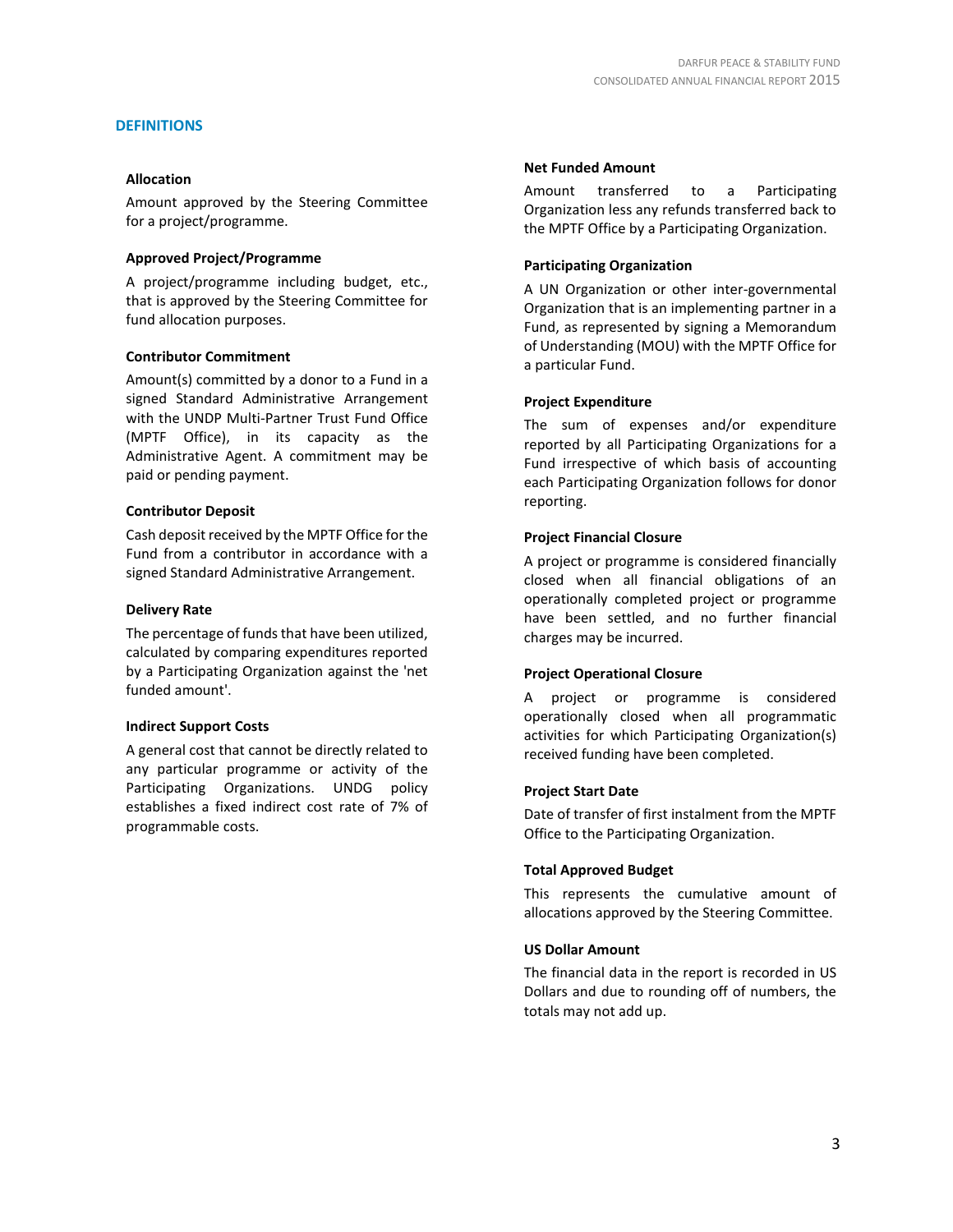#### **2015 FINANCIAL PERFORMANCE**

This chapter presents financial data and analysis of the Darfur Peace and Stability Fund using the passthrough funding modality as of 31 December 2015. Financial information for this Fund is also available on the MPTF Office GATEWAY, at the following address:

[http://mptf.undp.org/factsheet/fund/DPS00.](http://mptf.undp.org/factsheet/fund/DPS00)

#### **1. SOURCES AND USES OF FUNDS**

As of 31 December 2015, ten contributors have deposited US\$ 72,766,339 in contributions and US\$ 713,656 has been earned in interest, bringing the

cumulative source of funds to US\$ 73,479,994 (see respectively, Tables 2 and 3)

Of this amount, US\$ 61,337,201 has been transferred to five Participating Organizations, of which US\$ 53,403,565 has been reported as expenditure. The Administrative Agent fee has been charged at the approved rate of 1% on deposits and amounts to US\$ 727,663. Table 1 provides an overview of the overall sources, uses, and balance of the Darfur Peace & Stability Fund as of 31 December 2015.

#### **Table 1. Financial Overview, as of 31 December 2015 (in US Dollars)**

|                                                           | Annual 2014 | <b>Annual 2015</b> | <b>Cumulative</b> |
|-----------------------------------------------------------|-------------|--------------------|-------------------|
| <b>Sources of Funds</b>                                   |             |                    |                   |
| <b>Gross Contributions</b>                                | 8,993,526   | 4,656,761          | 72,766,339        |
| Fund Earned Interest and Investment Income                | 16,716      | 33,999             | 508,158           |
| Interest Income received from Participating Organizations |             |                    | 205,497           |
| Refunds by Administrative Agent to Contributors           |             |                    |                   |
| Fund balance transferred to another MDTF                  |             |                    |                   |
| <b>Other Revenues</b>                                     |             |                    |                   |
| <b>Total: Sources of Funds</b>                            | 9,010,242   | 4,690,760          | 73,479,994        |
| <b>Use of Funds</b>                                       |             |                    |                   |
| <b>Transfers to Participating Organizations</b>           | 3,954,223   | 5,278,481          | 61,337,201        |
| Refunds received from Participating Organizations         | (99, 890)   |                    | (2,731,280)       |
| <b>Net Funded Amount to Participating Organizations</b>   | 3,854,332   | 5,278,481          | 58,605,921        |
| <b>Administrative Agent Fees</b>                          | 89,935      | 46,568             | 727,663           |
| Direct Costs: (Steering Committee, Secretariatetc.)       | 773,046     | 966,186            | 6,290,579         |
| <b>Bank Charges</b>                                       | 382         | 293                | 1,573             |
| Other Expenditures                                        |             |                    |                   |
| <b>Total: Uses of Funds</b>                               | 4,717,695   | 6,291,528          | 65,625,736        |
| Change in Fund cash balance with Administrative Agent     | 4,292,548   | (1,600,768)        | 7,854,258         |
| Opening Fund balance (1 January)                          | 5,162,479   | 9,455,026          |                   |
| <b>Closing Fund balance (31 December)</b>                 | 9,455,026   | 7,854,258          | 7,854,258         |
| Net Funded Amount to Participating Organizations          | 3,854,332   | 5,278,481          | 58,605,921        |
| Participating Organizations' Expenditure                  | 13,256,394  | 7,688,811          | 53,403,565        |
| <b>Balance of Funds with Participating Organizations</b>  |             |                    | 5,202,356         |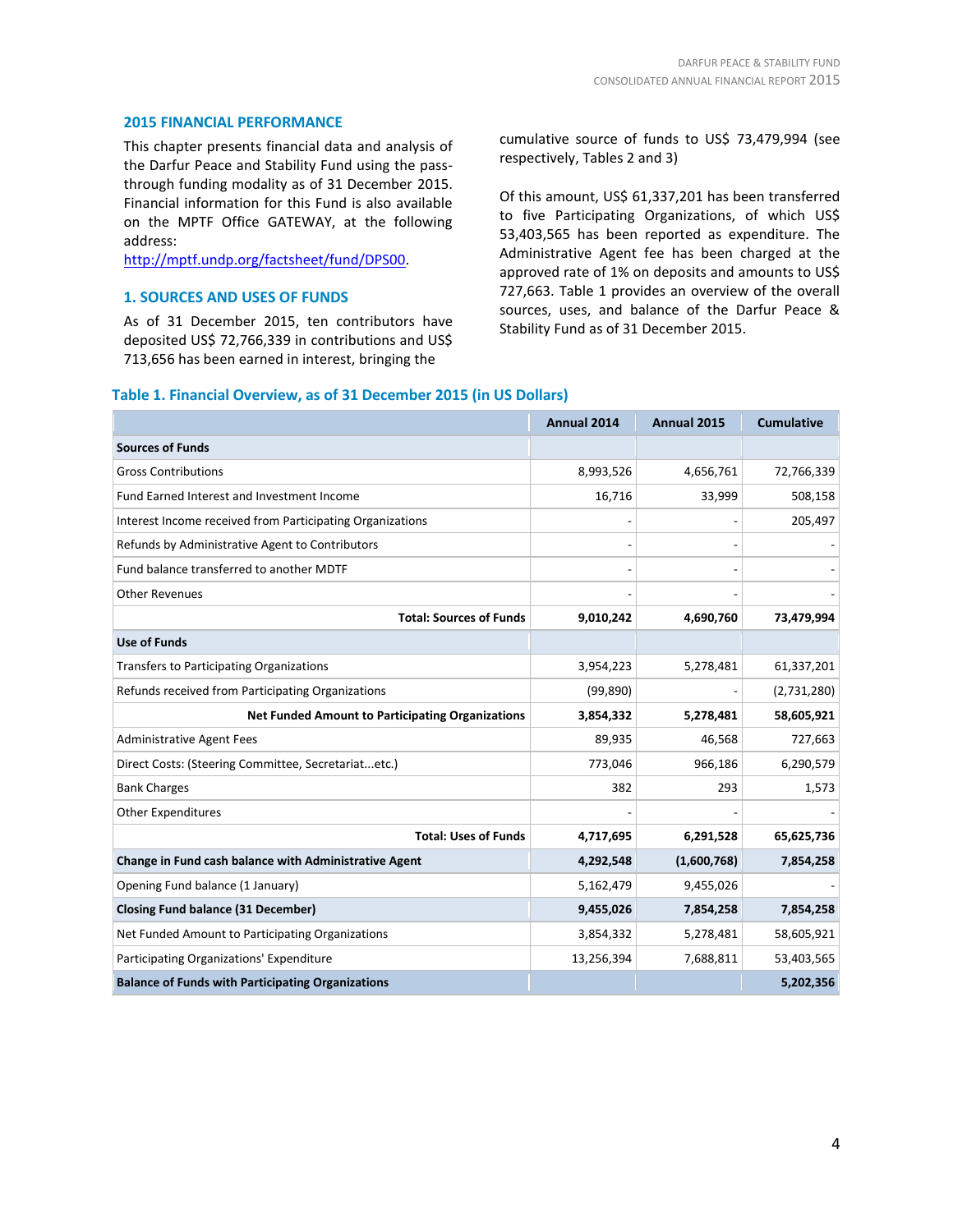# **2. PARTNER CONTRIBUTIONS**

Table 2 and Figure 1 provide information on cumulative contributions received from all contributors to this Fund as of 31 December 2015.

# **Table 2. Contributors' Deposits, as of 31 December 2015 (in US Dollars)**

| <b>Contributors</b>                     | <b>Prior Years</b><br>as of 31-Dec-2014 | <b>Current Year</b><br><b>Jan-Dec-2015</b> | <b>Total</b> |
|-----------------------------------------|-----------------------------------------|--------------------------------------------|--------------|
| <b>DENMARK</b>                          | 942,076                                 |                                            | 942,076      |
| DEPARTMENT FOR INT'L DEVELOPMENT (DFID) | 18,320,793                              |                                            | 18,320,793   |
| <b>GERMANY</b>                          | 3,103,750                               |                                            | 3,103,750    |
| <b>ITALY</b>                            | 2,556,800                               |                                            | 2,556,800    |
| <b>NETHERLANDS</b>                      | 20,000,000                              |                                            | 20,000,000   |
| <b>NORWAY</b>                           | 7,792,442                               | 602,876                                    | 8,395,317    |
| SWEDISH INT'L DEVELOPMENT COOPERATION   | 8,116,011                               | 2,482,893                                  | 10,598,904   |
| SWITZERLAND                             | 897,506                                 | 271,617                                    | 1,169,124    |
| UNITED KINGDOM                          |                                         | 999,375                                    | 999,375      |
| <b>USAID</b>                            | 6,380,200                               | 300,000                                    | 6,680,200    |
| <b>Grand Total</b>                      | 68,109,578                              | 4,656,761                                  | 72,766,339   |





<sup>&</sup>lt;sup>1</sup> In Figure 1 contributions of DFID and UK Government are shown combined.

 $\overline{a}$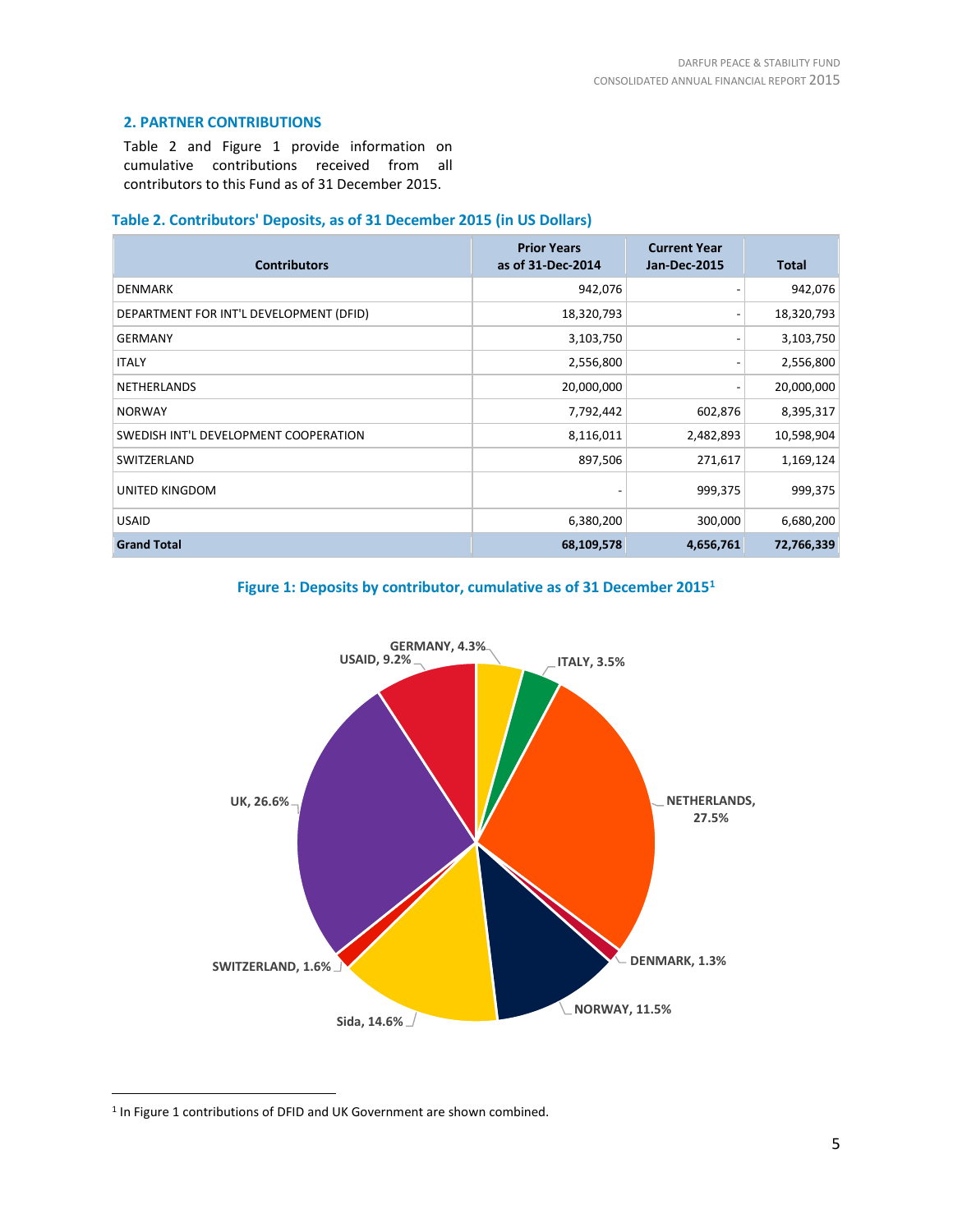### **3. INTEREST EARNED**

Interest income is earned in two ways: 1) on the balance of funds held by the Administrative Agent ('Fund earned interest'), and 2) on the balance of funds held by the Participating Organizations ('Agency earned interest') where their Financial Regulations and Rules allow return of interest to the Administrative Agent.

As of 31 December 2015, Fund earned interest amounts to US\$ 508,158 and interest received from Participating Organizations amounts to US\$ 205,497, bringing the cumulative interest received to US\$ 713,656. Details are provided in the table below.

#### **Table 3. Sources of Interest and Investment Income, as of 31 December 2015 (in US Dollars)**

| <b>Interest Earned</b>                            | <b>Prior Years</b><br>as of 31-Dec-2014 | <b>Current Year</b><br><b>Jan-Dec-2015</b> | <b>Total</b> |
|---------------------------------------------------|-----------------------------------------|--------------------------------------------|--------------|
| <b>Administrative Agent</b>                       |                                         |                                            |              |
| <b>Fund Earned Interest and Investment Income</b> | 474,159                                 | 33,999                                     | 508,158      |
| <b>Total: Fund Earned Interest</b>                | 474,159                                 | 33,999                                     | 508,158      |
| <b>Participating Organization</b>                 |                                         |                                            |              |
| NGO/UNDP                                          | 157,573                                 |                                            | 157,573      |
| <b>UNDP</b>                                       | 47,925                                  |                                            | 47,925       |
| <b>Total: Agency earned interest</b>              | 205,497                                 |                                            | 205,497      |
| <b>Grand Total</b>                                | 679,657                                 | 33,999                                     | 713,656      |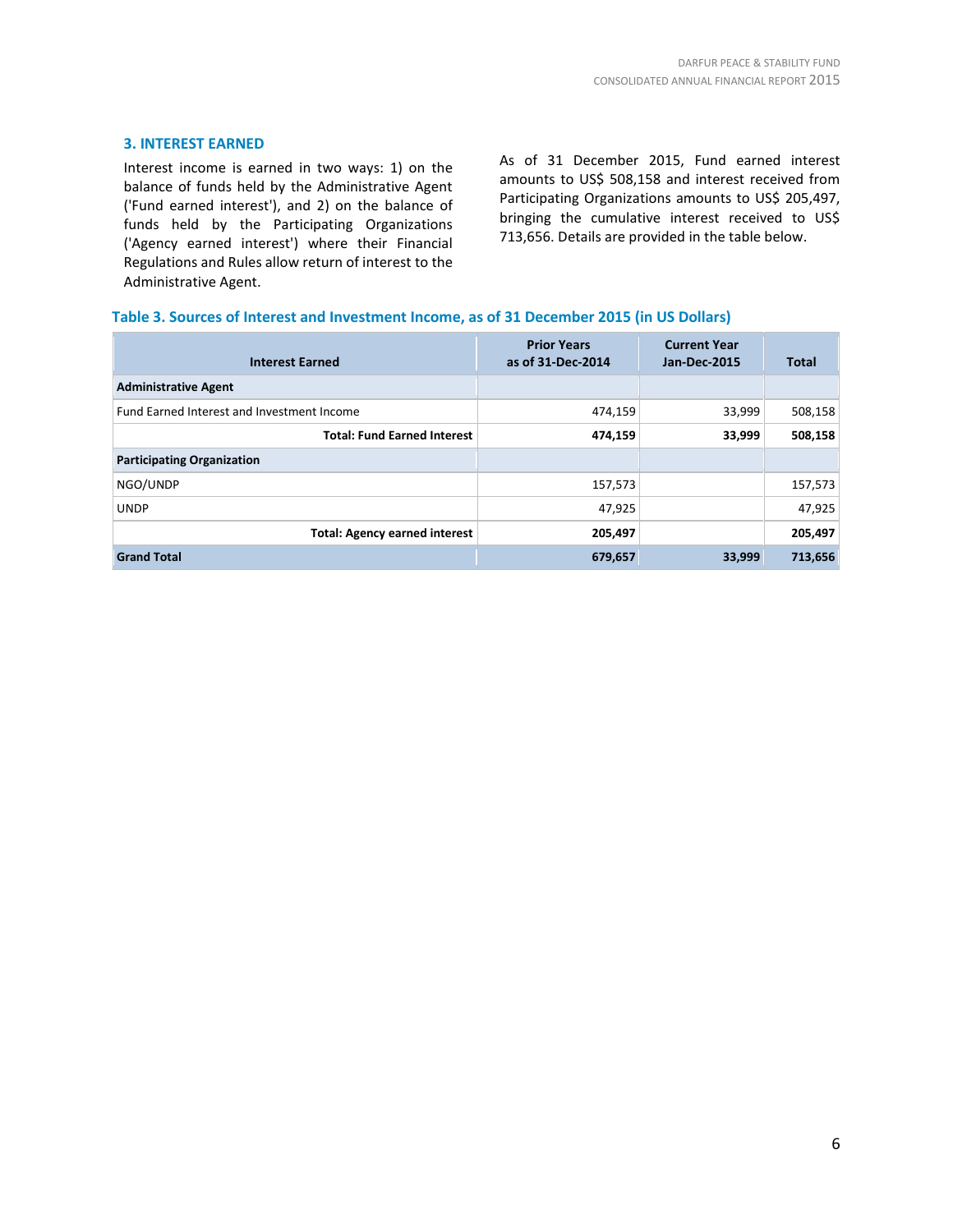# **4. TRANSFER OF FUNDS**

Allocations to Participating Organizations are approved by the Steering Committee and disbursed by the Administrative Agent. As of 31 December 2015, the Administrative Agent has transferred US\$ 61,337,201 to five Participating Organizations (see list below).

Table 4 and Figure 2 provide additional information on the refunds received by the MPTF Office, and the net funded amount for each of the Participating Organizations.

**Table 4. Transfer, Refund, and Net Funded Amount by Participating Organization, as of 31 December 2015 (in US Dollars)**

| Participating<br>Organization | Prior Years as of 31-Dec-2014 |                |                   | <b>Current Year Jan-Dec-2015</b> |                |                   | <b>Total</b>     |                |                   |
|-------------------------------|-------------------------------|----------------|-------------------|----------------------------------|----------------|-------------------|------------------|----------------|-------------------|
|                               | <b>Transfers</b>              | <b>Refunds</b> | <b>Net Funded</b> | <b>Transfers</b>                 | <b>Refunds</b> | <b>Net Funded</b> | <b>Transfers</b> | <b>Refunds</b> | <b>Net Funded</b> |
| <b>FAO</b>                    | 2,000,000                     |                | 2,000,000         |                                  |                |                   | 2,000,000        |                | 2,000,000         |
| NGO/UNDP                      | 48,167,326                    | (2,629,836)    | 45,537,490        | 4,778,573                        |                | 4,778,573         | 52,945,899       | (2,629,836)    | 50,316,063        |
| <b>UNDP</b>                   | 1,766,090                     |                | 1,766,090         | 499,908                          |                | 499,908           | 2,265,998        |                | 2,265,998         |
| <b>UNHABITAT</b>              | 1,293,417                     |                | 1,293,417         |                                  |                |                   | 1,293,417        |                | 1,293,417         |
| <b>UNICEF</b>                 | 2,831,887                     | (101, 444)     | 2,730,443         |                                  |                |                   | 2,831,887        | (101, 444)     | 2,730,443         |
| <b>Grand Total</b>            | 56,058,720                    | (2,731,280)    | 53,327,440        | 5,278,481                        |                | 5,278,481         | 61,337,201       | (2,731,280)    | 58,605,921        |



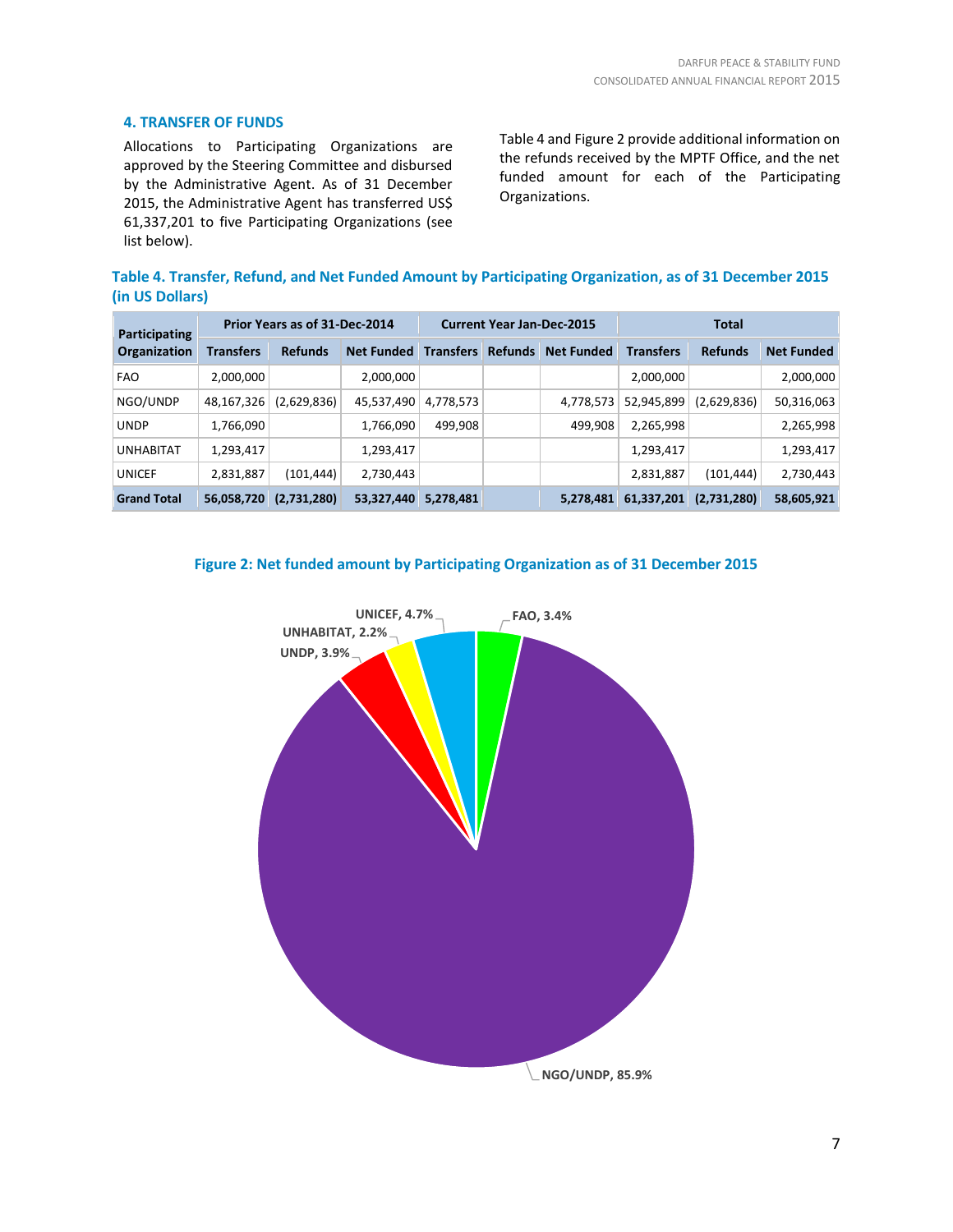# **5. EXPENDITURE AND FINANCIAL DELIVERY RATES**

All final expenditures reported for the year 2015 were submitted by the Headquarters of the Participating Organizations. These were consolidated by the MPTF Office.

# **5.1 EXPENDITURE REPORTED BY PARTICIPATING ORGANIZATION**

As shown in table below, the cumulative net funded amount is US\$ 58,605,921 and cumulative expenditures reported by the Participating Organizations amount to US\$ 53,403,565. This equates to an overall Fund expenditure delivery rate of 91 percent.

# **Table 5.1 Net Funded Amount, Reported Expenditure, and Financial Delivery by Participating Organization, as of 31 December 2015 (in US Dollars)**

|                               |                           |                                    | <b>Expenditure</b>                      |                                     |                   |                           |
|-------------------------------|---------------------------|------------------------------------|-----------------------------------------|-------------------------------------|-------------------|---------------------------|
| Participating<br>Organization | Approved<br><b>Amount</b> | <b>Net Funded</b><br><b>Amount</b> | <b>Prior Years</b><br>as of 31-Dec-2014 | <b>Current Year</b><br>Jan-Dec-2015 | <b>Cumulative</b> | <b>Delivery Rate</b><br>% |
| <b>FAO</b>                    | 2,000,000                 | 2,000,000                          | 1,882,559                               | 621                                 | 1,883,180         | 94.16                     |
| NGO/UNDP                      | 56,083,951                | 50,316,063                         | 38,586,721                              | 6,849,845                           | 45,436,566        | 90.30                     |
| <b>UNDP</b>                   | 2,265,998                 | 2,265,998                          | 1,955,746                               | 364,373                             | 2,320,118         | 102.39                    |
| <b>UNHABITAT</b>              | 1,293,417                 | 1,293,417                          | 592,985                                 | 446,598                             | 1,039,583         | 80.37                     |
| <b>UNICEF</b>                 | 2,831,894                 | 2,730,443                          | 2,696,744                               | 27,374                              | 2,724,118         | 99.77                     |
| <b>Grand Total</b>            | 64,475,261                | 58,605,921                         | 45,714,754                              | 7,688,811                           | 53,403,565        | 91.12                     |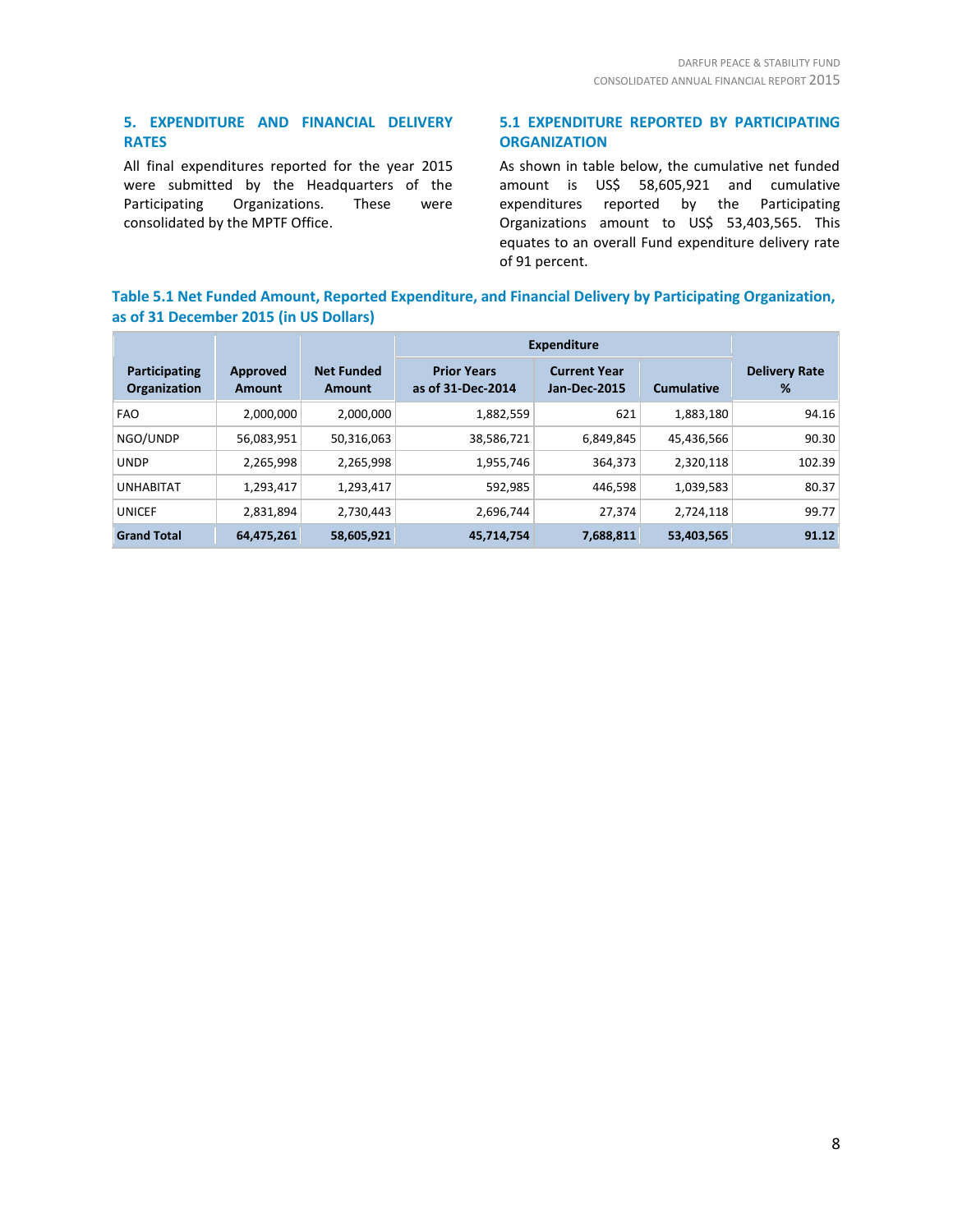# **5.2 EXPENDITURE BY PROJECT**

Table 5.2 displays the net funded amounts, expenditures reported and the financial delivery rates by Participating Organization.

| <b>Project No. and Project Title</b> |                                | Participating<br>Organization | <b>Total Approved</b><br><b>Net Funded</b><br>Amount<br>Amount |            | <b>Total</b><br><b>Expenditure</b> | <b>Delivery Rate</b><br>℅ |
|--------------------------------------|--------------------------------|-------------------------------|----------------------------------------------------------------|------------|------------------------------------|---------------------------|
| Darfur Peace & Stability Fund        |                                |                               |                                                                |            |                                    |                           |
| 00065141                             | Darfur Comm. Peace Stability F | <b>FAO</b>                    | 2,000,000                                                      | 2,000,000  | 1,883,180                          | 94.16                     |
| 00065141                             | Darfur Comm. Peace Stability F | <b>UNDP</b>                   | 1,766,090                                                      | 1,766,090  | 2,320,118                          | 131.37                    |
| 00065141                             | Darfur Comm. Peace Stability F | <b>UNHABITAT</b>              | 793,982                                                        | 793,982    | 592,985                            | 74.68                     |
| 00065141                             | Darfur Comm. Peace Stability F | <b>UNICEF</b>                 | 2,831,894                                                      | 2,730,443  | 2,724,118                          | 99.77                     |
| 00072856                             | Darfur - Managing Agent/NGOs   | NGO/UNDP                      | 47,186,762                                                     | 42,082,702 | 39,968,792                         | 94.98                     |
| 00090521                             | DCPSF 2014 UN Agencies         | NGO/UNDP                      | 663,828                                                        |            |                                    | $\Omega$                  |
| 00090521                             | DCPSF 2014 UN Agencies         | <b>UNDP</b>                   | 499,908                                                        | 499,908    |                                    | $\Omega$                  |
| 00090521                             | DCPSF 2014 UN Agencies         | <b>UNHABITAT</b>              | 499,435                                                        | 499,435    | 446,598                            | 89.42                     |
| 00090526                             | DCPSF 2014-UNDP/NGOs           | NGO/UNDP                      | 8,233,361                                                      | 8,233,361  | 5,467,774                          | 66.41                     |
| Darfur Peace & Stability Fund: Total |                                | 64,475,261                    | 58,605,921                                                     | 53,403,565 | 91.12                              |                           |
|                                      |                                |                               |                                                                |            |                                    |                           |

**Grand Total 64,475,261 58,605,921 53,403,565 91.12**

# **Table 5.2 Expenditure by Project, as of 31 December 2015 (in US Dollars)**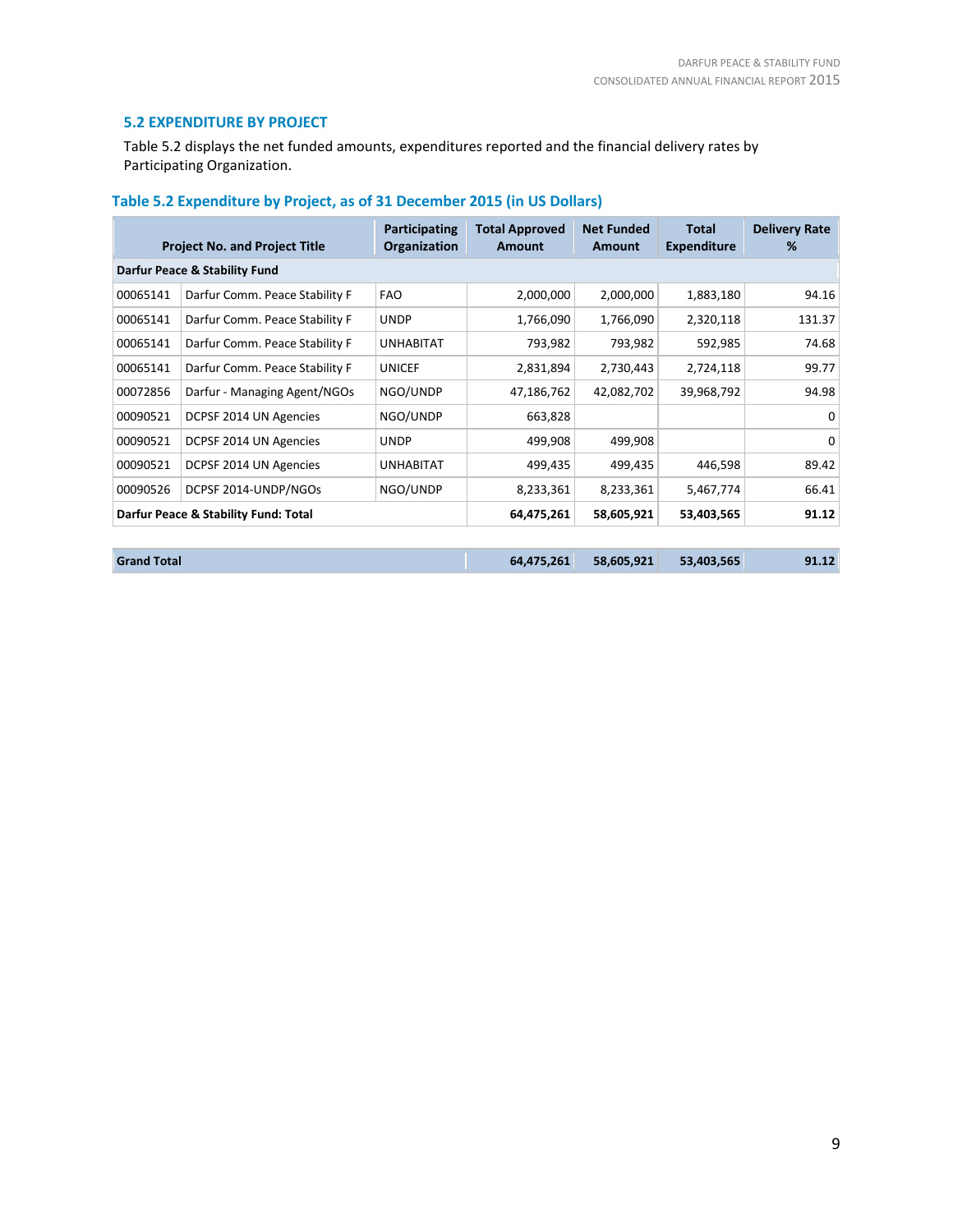## **5.3 EXPENDITURE REPORTED BY CATEGORY**

Project expenditures are incurred and monitored by each Participating Organization and are reported as per the agreed categories for inter-agency harmonized reporting. In 2006 the UN Development Group (UNDG) established six categories against which UN entities must report inter-agency project expenditures. Effective 1 January 2012, the UN Chief Executive Board (CEB) modified these categories as a result of IPSAS adoption to comprise eight categories. All expenditure incurred prior to 1 January 2012 have been reported in the old categories; post 1 January 2012 all expenditure are reported in the new eight categories. The old and new categories are noted to the right.

Table 5.3 reflects expenditure reported in the UNDG expense categories. Where the Fund has been operational pre and post 1 January 2012, the expenditures are reported using both categories. Where a Fund became operational post 1 January 2012, only the new categories are used.

#### **2012 CEB Expense Categories**

- 1. Staff and personnel costs
- 2. Supplies, commodities and materials
- 3. Equipment, vehicles, furniture and depreciation
- 4. Contractual services
- 5. Travel
- 6. Transfers and grants
- 7. General operating expenses
- 8. Indirect costs

\_\_\_\_\_\_\_\_\_\_\_\_\_\_\_\_\_\_\_\_\_\_

#### **2006 UNDG Expense Categories**

- 1. Supplies, commodities, equipment & transport
- 2. Personnel
- 3. Training counterparts
- 4. Contracts
- 5. Other direct costs
- 6. Indirect costs

#### **Table 5.3 Expenditure by UNDG Budget Category, as of 31 December 2015 (in US Dollars)**

|                                                      | <b>Expenditure</b>                      |                                            |              |                                                     |
|------------------------------------------------------|-----------------------------------------|--------------------------------------------|--------------|-----------------------------------------------------|
| Category                                             | <b>Prior Years</b><br>as of 31-Dec-2014 | <b>Current Year</b><br><b>Jan-Dec-2015</b> | <b>Total</b> | <b>Percentage of Total</b><br><b>Programme Cost</b> |
| Supplies, Commodities, Equipment and Transport (Old) | 291,870                                 |                                            | 291,870      | 0.58                                                |
| Personnel (Old)                                      | 1,231,722                               |                                            | 1,231,722    | 2.46                                                |
| Training of Counterparts(Old)                        | 49,805                                  |                                            | 49,805       | 0.10                                                |
| Contracts (Old)                                      | 1,311,950                               |                                            | 1,311,950    | 2.62                                                |
| Other direct costs (Old)                             | 13,039,964                              |                                            | 13,039,964   | 26.06                                               |
| Staff & Personnel Cost (New)                         | 625,341                                 | 223,745                                    | 849,087      | 1.70                                                |
| Suppl, Comm, Materials (New)                         | 136,067                                 | (3,276)                                    | 132,792      | 0.27                                                |
| Equip, Veh, Furn, Depn (New)                         | 8,945                                   |                                            | 8,945        | 0.02                                                |
| Contractual Services (New)                           | (779, 109)                              | 93,044                                     | (686,065)    | (1.37)                                              |
| Travel (New)                                         | 279,321                                 | 18,419                                     | 297,740      | 0.60                                                |
| Transfers and Grants (New)                           | 33,107,702                              | 6,740,265                                  | 39,847,968   | 79.64                                               |
| <b>General Operating (New)</b>                       | (6,460,513)                             | 118,036                                    | (6,342,477)  | (12.68)                                             |
| <b>Programme Costs Total</b>                         | 42,843,066                              | 7,190,234                                  | 50,033,301   | 100.00                                              |
| <sup>1</sup> Indirect Support Costs Total            | 2,871,688                               | 498,577                                    | 3,370,265    | 6.74                                                |
| <b>Total</b>                                         | 45,714,754                              | 7,688,811                                  | 53,403,565   |                                                     |

<sup>1</sup> Indirect Support Costs charged by Participating Organization, based on their financial regulations, can be deducted upfront or at a later stage during implementation. The percentage may therefore appear to exceed the 7% agreed-upon for on-going projects. Once projects are financially closed, this number is not to exceed 7%.